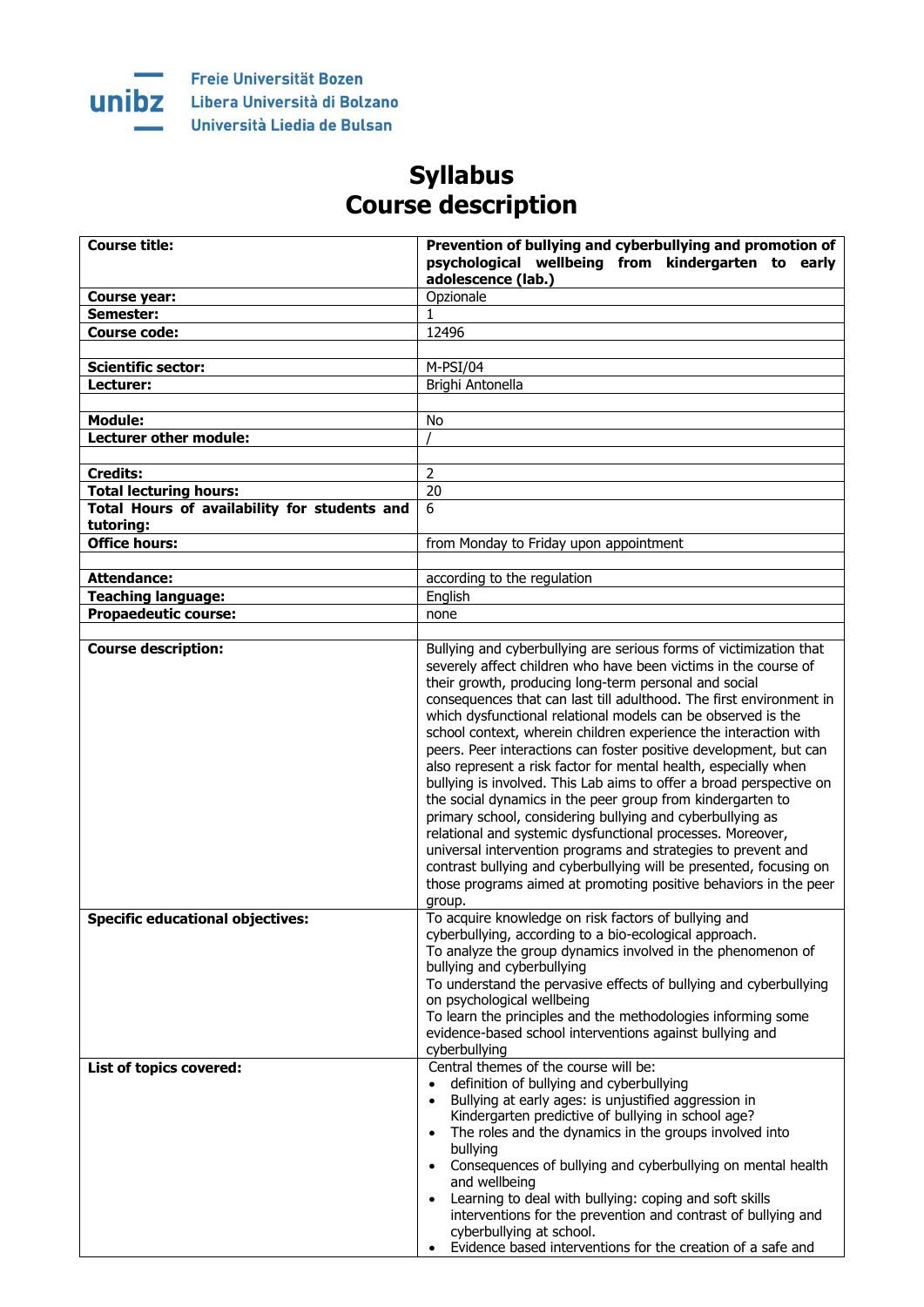|                                                         | welcoming environment in the classroom: Peace Pack, Kiva,<br>Convivencia, Seed.                                                                                                                                                                                                                                                                                                                                                                                                   |
|---------------------------------------------------------|-----------------------------------------------------------------------------------------------------------------------------------------------------------------------------------------------------------------------------------------------------------------------------------------------------------------------------------------------------------------------------------------------------------------------------------------------------------------------------------|
|                                                         | Ministerial guidelines to combat bullying and cyberbullying<br>$\bullet$                                                                                                                                                                                                                                                                                                                                                                                                          |
| <b>Teaching format:</b>                                 | Laboratory: Discussion of case studies, debate, group work, role<br>play; a collaborative learning environment will be created so that<br>students can better understand the social processes beyond<br>cooperative activities.                                                                                                                                                                                                                                                   |
| <b>Learning outcomes:</b>                               | Knowledge and understanding                                                                                                                                                                                                                                                                                                                                                                                                                                                       |
|                                                         | Students:<br>have earned theoretical knowledge about the phenomena of<br>bullying and cyberbullying<br>Have demonstrated a systematic understanding of bullying<br>$\bullet$<br>precursors at early school ages<br>Know how to detect the early onset of bullying and<br>$\bullet$<br>cyberbullying behavior<br>Know the main intervention programs against bullying in<br>$\bullet$<br>preschool and primary school                                                              |
|                                                         | Applying knowledge and understanding<br>Students:                                                                                                                                                                                                                                                                                                                                                                                                                                 |
|                                                         | can apply their knowledge, experience, and problem-solving<br>abilities in a school-related context<br>know which actions must be undertaken in case of<br>bullying/cyberbullying in school context, according also to the<br>Ministerial guidelines<br>know and can competently choose/use the evidence-based<br>$\bullet$<br>interventions to support the pupils' wellbeing at school                                                                                           |
|                                                         | Making judgments                                                                                                                                                                                                                                                                                                                                                                                                                                                                  |
|                                                         | Students:<br>• can use their gained knowledge to understand the social<br>dynamics and the eventual risks in their work environment<br>can merge the theoretical and applied knowledge to improve<br>their work-efficacy                                                                                                                                                                                                                                                          |
|                                                         | <b>Communication Skills</b><br>Students:<br>can communicate their knowledge, ideas, and conclusion to<br>specialist and non-specialist audiences clearly and<br>unambiguously;<br>use effective communication skills in dealing with bullying<br>episodes, with families, children and other actors involved.<br>can manage ad adequate linguistic register according to the<br>$\bullet$<br>different audiences                                                                  |
|                                                         | Learning skills<br>Students:<br>have developed a deeper awareness of their coping skills and<br>$\bullet$<br>their emotional management under stressful conditions, in<br>order to undertake further studies and learning opportunities<br>with a higher degree of autonomy and awareness.<br>can use their learning skills to provide themselves with a life<br>$\bullet$<br>long learning approach                                                                              |
| Assessment:                                             | Students are required to produce a work-project based on the                                                                                                                                                                                                                                                                                                                                                                                                                      |
|                                                         | assignments given during the course. They are required to work<br>during the classes to build a complete portfolio regarding 1)<br>theoretical knowledge; 2) precursors of bullying and early onset in<br>school context; 3) interventions to prevent and contrast<br>bullying/cyberbullying at school.<br>The portfolio can be developed as group work. During the exam,<br>students are required to present and discuss with the commission<br>their work-project individually. |
| Evaluation criteria and criteria for awarding<br>marks: | For the groupwork the following dimensions will be considered<br>and evaluated: relevance of the literature review logical<br>structure, argumentative clarity, lexical appropriateness and<br>completeness. The groupwork will account for a 30% of the<br>overall evaluation.<br>In relation to the oral exam, the following dimensions will be                                                                                                                                 |